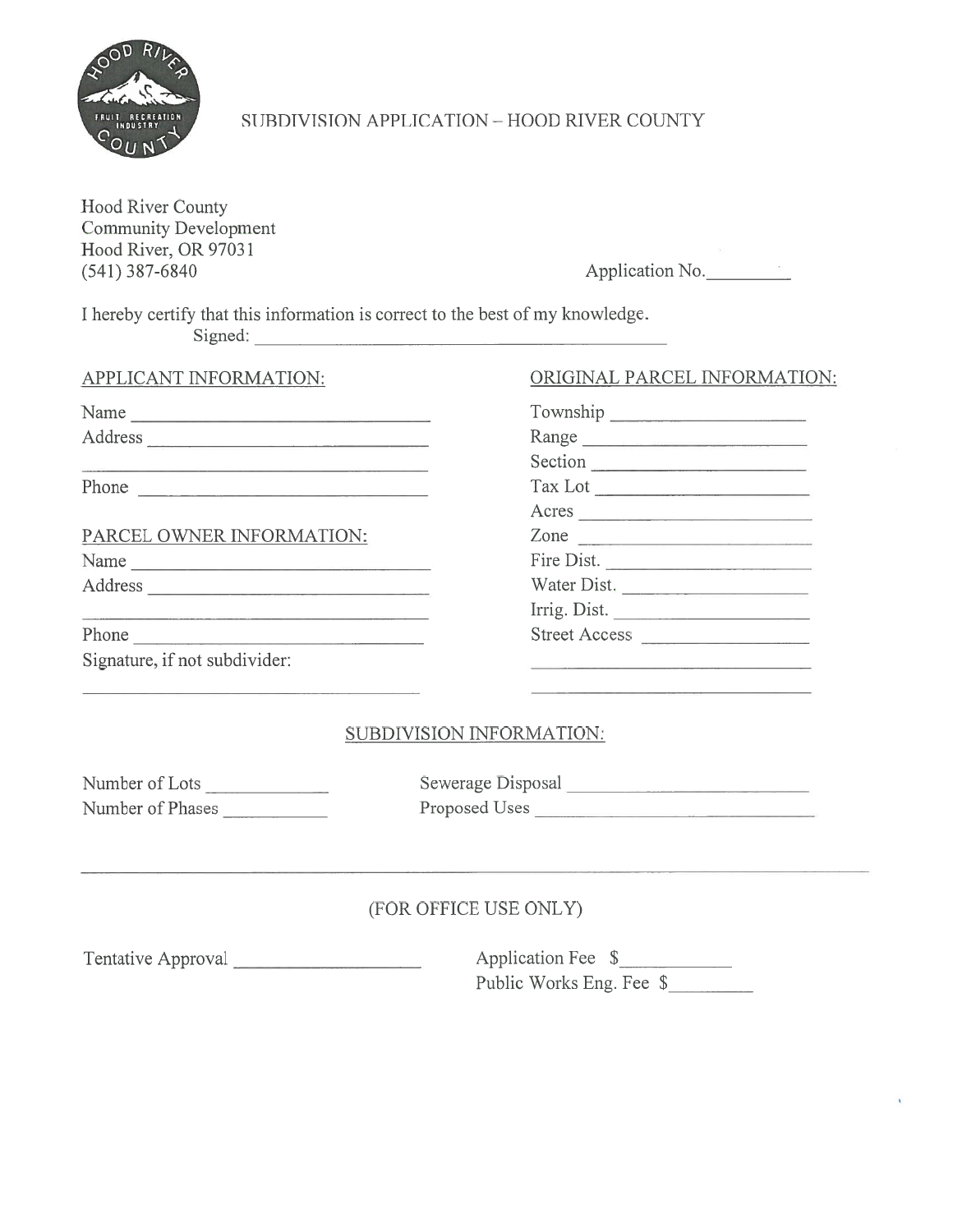# SUBDIVISION APPLICATION HOOD RIVER COUNTY

Hood River County Community Development 601 State Street Hood River, OR 9703 1-2093 Phone 541-387-6840 Fax 541-387-6873 Email: plan.dept@co.hood-river.or.us

The following are guidelines to help in submitting <sup>a</sup> subdivision application. The application will be reviewed for compliance with the standards of the County Subdivision Ordinance. Copies of the Subdivision Ordinance are available at the Planning Department.

### 1. SUBMITTAL OF THE TENTATIVE PLAN

- A. A pre-application conference shall be conducted prior to submitting the tentative plan.
- B. Twelve 18" x 24" copies and one  $8\frac{1}{2}$ " x 11" copy of the plan shall be submitted.
- C. The Planning Department shall review the plan and not accep<sup>t</sup> it until all required information is included.
- D. A fee shall be paid and a public hearing will be scheduled at the time of acceptance.

### 2. TENTATIVE PLAN INFORMATION

The tentative plan shall show the following:

- A. The location of the subdivision in relation to the surrounding area.
- B. The tract name, date, north point and scale.
- C. Names, addresses and phone numbers of owner, subdivider and engineer or persons preparing the tentative plan.
- D. A legal description of the tract.
- F. Adjacent subdivisions and ownerships of adjacent parcels.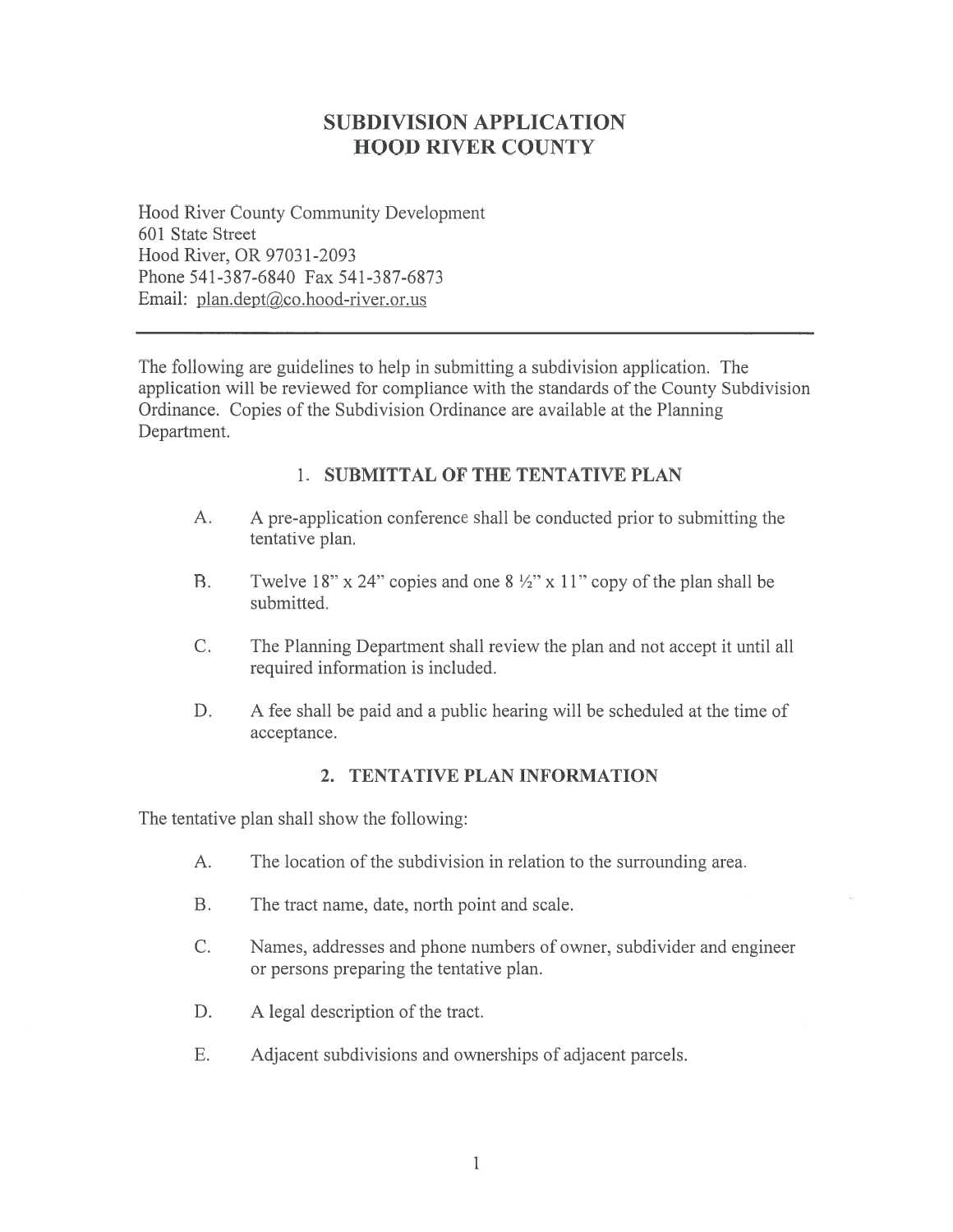- F. Names, centerlines, widths and grades of proposed or existing streets within or adjacent to the subdivision.
- G. Typical cross-sections of proposed streets, showing all improvements proposed with the right-of-way.
- H. Approximate dimensions and area of all lots and radius of all curves.
- I. Known or proposed easements, reservations and drainage ditches within or adjacent to the subdivision.
- J. Structures to remain on the property.
- K. Topography shown for proper study of drainage, sewage disposal, building sites and road locations.
- L. Areas subject to storm water inundation and the width and direction of flow of all water courses.
- M. Natural factors such as rock outcroppings, wetlands, streams, wooded areas and isolated trees.

The tentative plan shall also include the following information:

- A. A title repor<sup>t</sup> prepared by <sup>a</sup> Title Insurance Company.
- B. The availability and volume of domestic water.
- C. Sewage disposal systems.
- D. All other utilities.
- E. Drainage and flood control measures.
- F. Contiguous parcels proposed for subdivision.
- G. Existing and proposed uses of the property, including and public areas.

### 3. DESIGN STANDARDS

The tentative <sup>p</sup>lan shall be drawn to scale and shall conform to the following standards:

A. Any two streets intersecting on <sup>a</sup> <sup>g</sup>iven street shall have <sup>a</sup> continuous centerline or be separated by 150'.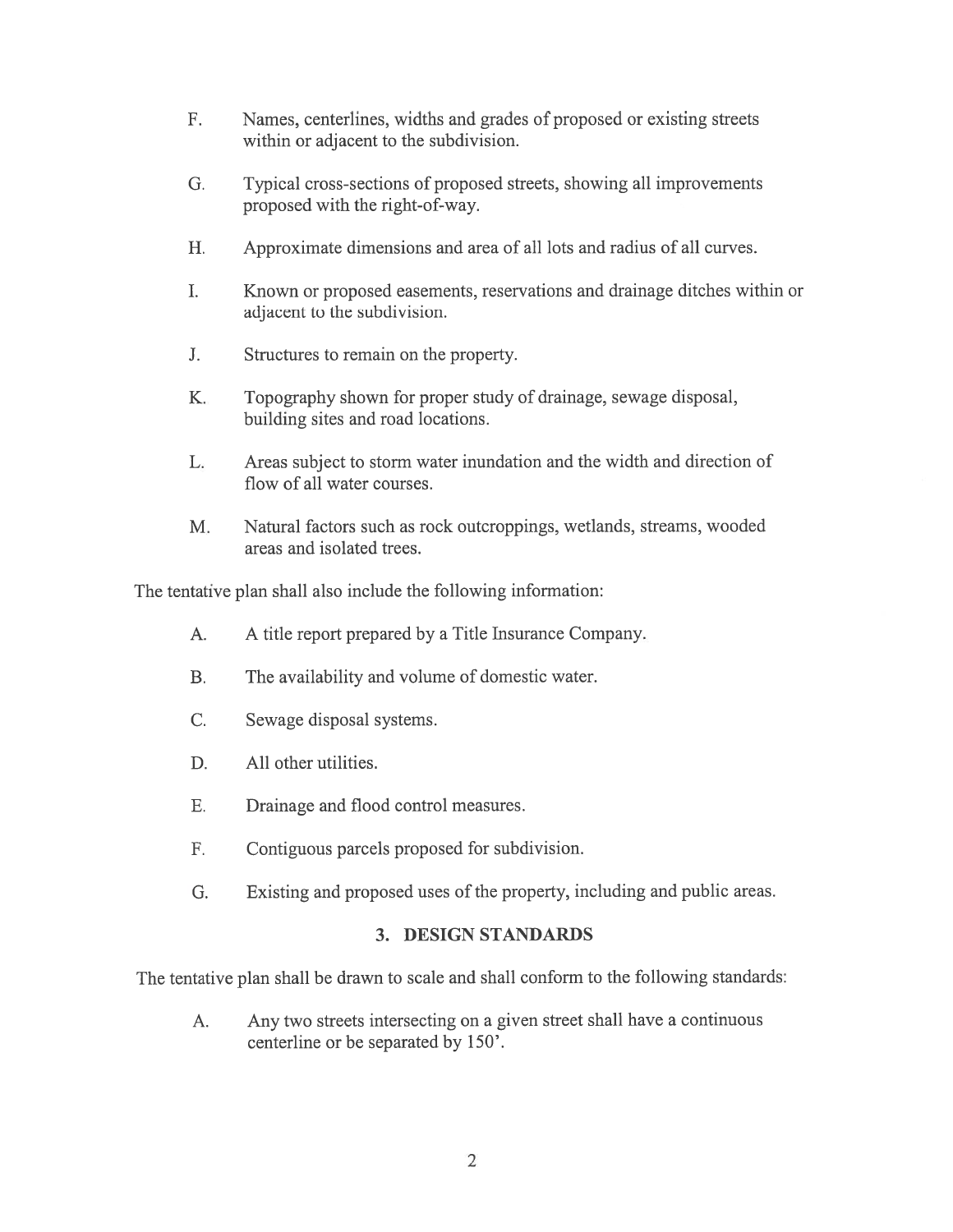- B. Block corners shall be rounded by <sup>a</sup> radius of 20'. The angle of intersection shall be between 60 and 90 degrees. Intersecting streets shall have at least 50' of tangent adjacent to the intersection.
- C. The following factors will be considered in granting approval for streets:
	- 1. The relationship of the streets to existing and planned streets.
	- 2. Topographical conditions.
	- 3. Public convenience and safety and to the use of the land to be served by the street.
- D. Streets shall meet agency standards.
- E. Additional right-of-ways may be required if streets within or adjacent to the tract have inadequate width.
- F. A cul-de-sac shall be <sup>a</sup> maximum length of 500' and serve no more than 18 dwellings.
- G. Street extensions conforming to standards shall be provided to acreage adjacent to the subdivision.
- H. Street names shall be approved by the County.

### Lot Standards:

- A. All proposed lots shall meet the minimum lot size.
- B. Lot standards may be deleted for Planned Unit Developments.
- C. Flag lots should be eliminated.
- D. Lot Lines should run perpendicular to the street or radial to <sup>a</sup> curved portion of the street.
- E. Specified lot lines may be required for lots in excess of one half acre, if the lots may be further divided.

Water Supply:

A. Water supply systems shall meet the requirements of any district having jurisdiction.